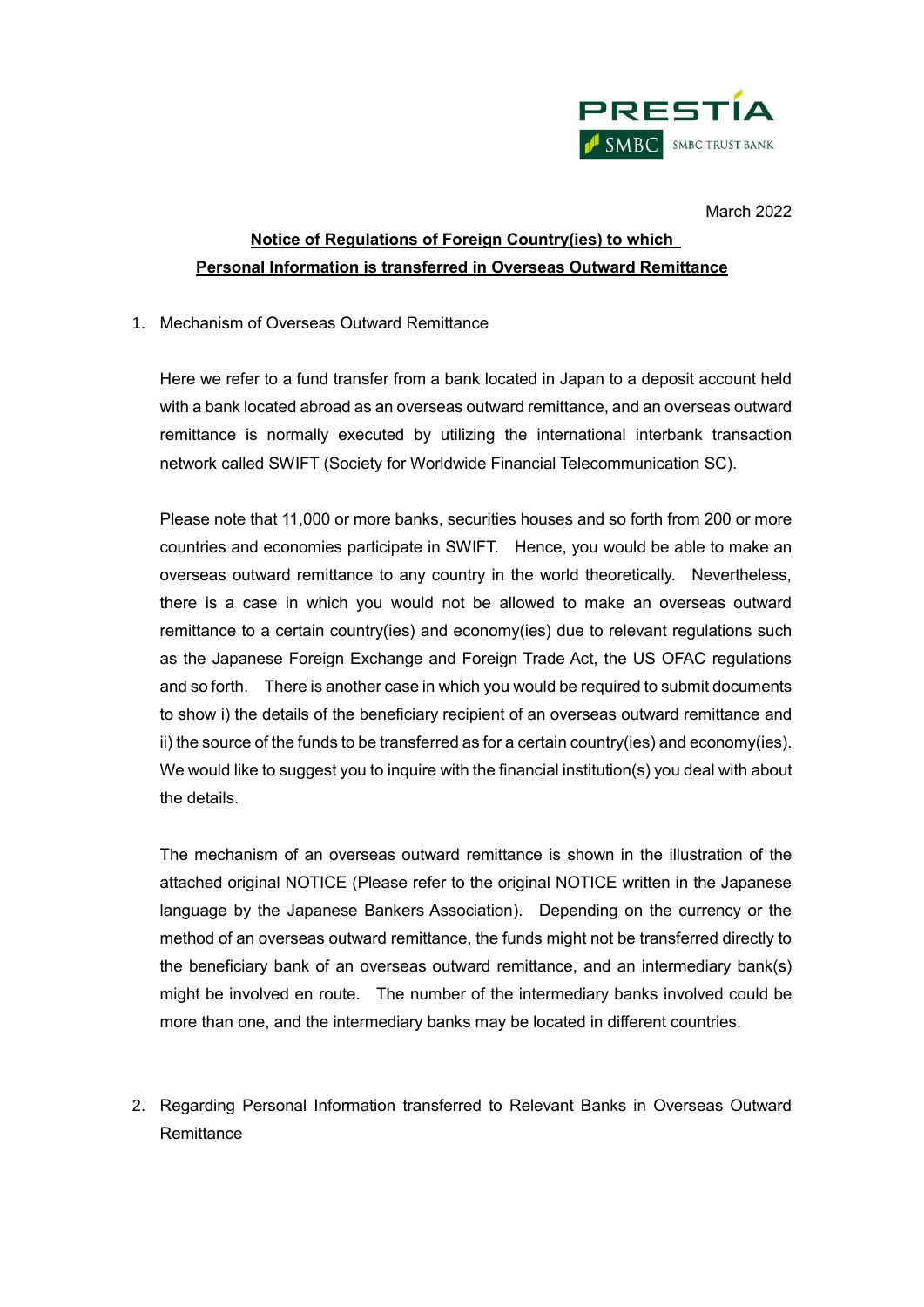

In transferring the funds abroad, personal information such as "Applicant's Name and Applicant's Address," "Beneficiary's Name and Beneficiary's Address," "Beneficiary's Bank Name and its Branch Name" and "Beneficiary's Account Number" filled in on an application form is transferred to an intermediary bank(s) if any and the beneficiary bank while the overseas outward remittance is being executed.

Banks located in Japan provide an intermediary bank(s) if any and the beneficiary bank with the personal information for the purpose of anti-money laundering as well as antiterrorist financing in a designated manner after Banks record and preserve the personal information in accordance with Japan's Act on the Protection of Personal Information, Act on Prevention of Transfer of Criminal Proceeds, Foreign Exchange and Foreign Trade Act and similar regulations of the relevant foreign country(ies).

3. Explanation to Applicant for Overseas Outward Remittance under Act on Protection of Personal Information

The revised Japanese Act on the Protection of Personal Information, which will be enforced on April 1, 2022, requires Banks in Japan to provide an applicant for overseas outward remittance with the below three types of information i) by the electromagnetic method, ii) by delivery of documents or iii) by some other appropriate method:

- (1) The name(s) of the foreign country(ies) where an intermediary bank(s) if any and the beneficiary bank of overseas outward remittance is(are) located.
- (2) The information on the regulations to protect personal information in the country(ies) where an intermediary bank(s) if any and the beneficiary bank is(are) located. The information is to be obtained by Banks in Japan in an appropriate and rational manner according to the revised Japanese Act on the Protection of Personal Information.
- (3) The information on how an intermediary bank(s) if any and the beneficiary bank protect personal information obtained in executing an overseas outward remittance.

In case the foreign country(ies) referred to in (1) fails to be identified, the below two types of information are required to be offered to an applicant for overseas outward remittance according to the revised Japanese Act on the Protection of Personal Information.

 (It is impossible to know whether an intermediary bank(s) is to be involved and to identify which bank will be the intermediary bank and where the intermediary bank is located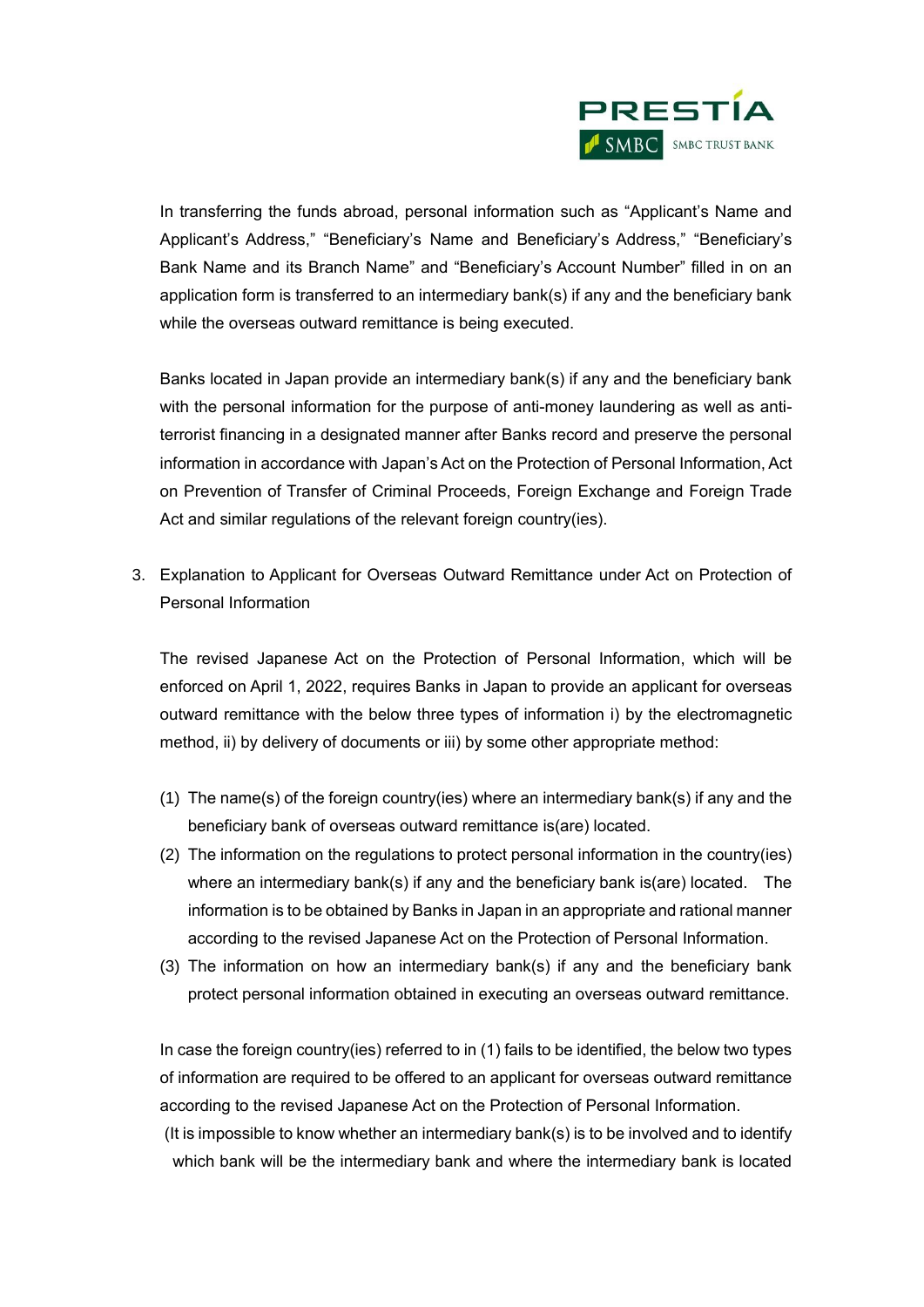

at the time when an applicant fills out an application form for overseas outward remittance.)

- ① Failure to identify the country(ies) where an intermediary bank(s) of overseas outward remittance is(are) located and the reason(s) for failing to do so.
- ② Some other useful information than the name(s) of the country(ies) if any.

And if Banks in Japan are unable to provide an applicant for overseas outward remittance with the information referred to in the above (3), Banks in Japan are required to advise the applicant of it and the reason(s) for it.

Please note nearly 10,000 banks and so forth from 200 or more countries and economies participate in SWIFT. It would be extremely difficult for Banks in Japan to obtain i) the information on the regulations regarding personal information protection from each of 200 or more countries and economies and ii) the information on how each of nearly 10,000 banks and so forth protects the personal information transferred in executing overseas fund transfer transactions, and it would be also significantly hard to offer the above i) and ii) information to an applicant for overseas outward remittance.

4. Request in Applying for Overseas Outward Remittance

Banks in Japan endeavor to minimize the number of the banks involved as intermediary and the number of the countries related en route to the beneficiary country as much as they can when executing an overseas outward remittance. Nevertheless, Banks in Japan would not be able to learn whether an intermediary bank(s) will be involved or what will be the name(s) and the location(s) of the intermediary bank(s) and would not be able to identify the name(s) of the country(ies) where the intermediary bank(s) of overseas outward remittance is(are) located at the time when an applicant fills out an application form for overseas outward remittance due to the following causes:

- a) Some limitations or restrictions provided for in the correspondent agreement entered into with each of the foreign correspondent banks.
- b) Established business practice to respect an intermediary bank(s)'s judgement in executing an overseas outward remittance.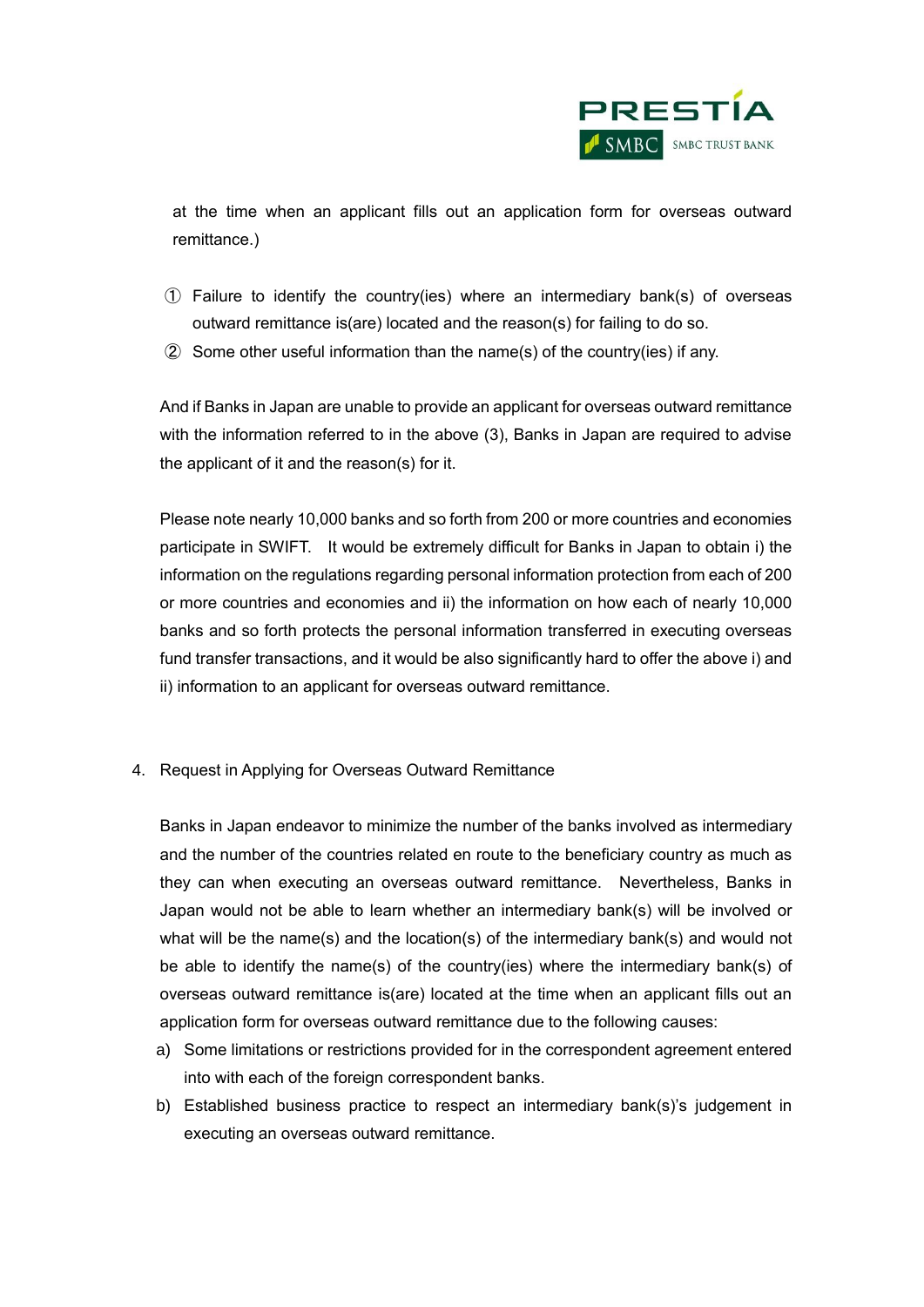

Moreover, the number of the countries and economies involved in SWIFT is very large and the number of the banks and so forth participating in SWIFT is so huge. There is a case where Banks in Japan would not be able to provide an applicant for overseas outward remittance with i)the information on the regulations regarding personal information protection of the country(ies) where an intermediary bank(s) if any and the beneficiary bank are respectively located or ii)the information on how an intermediary bank(s) if any and the beneficiary bank protect the personal information obtained in processing an overseas outward remittance.

Considering the above issues, we would like to ask our customers to look into the regulations for personal information protection of the relevant countries by viewing the website of the bank you deal with and the website of the Japanese Bankers Association before you apply for an overseas outward remittance. Because the website of the Personal Information Protection Commission, a governmental agency also shows the regulations for personal information protection of foreign countries, please take a look at the website of the agency.

Japanese Bankers Association: (https://www.zenginkyo.or.jp/article/tag-f/17491/)

Personal Information Protection Commission: (https://www.ppc.go.jp/personalinfo/legal/kaiseihogohou/#gaikoku)

This is a translation of the NOTICE prepared in the Japanese language by the Japanese Bankers Association in the March of 2022. If there should be any discrepancy between the meaning of the original NOTICE prepared in the Japanese language and the meaning of the translation in the English language, the original NOTICE prepared in the Japanese language shall prevail.

==================================================================

==================================================================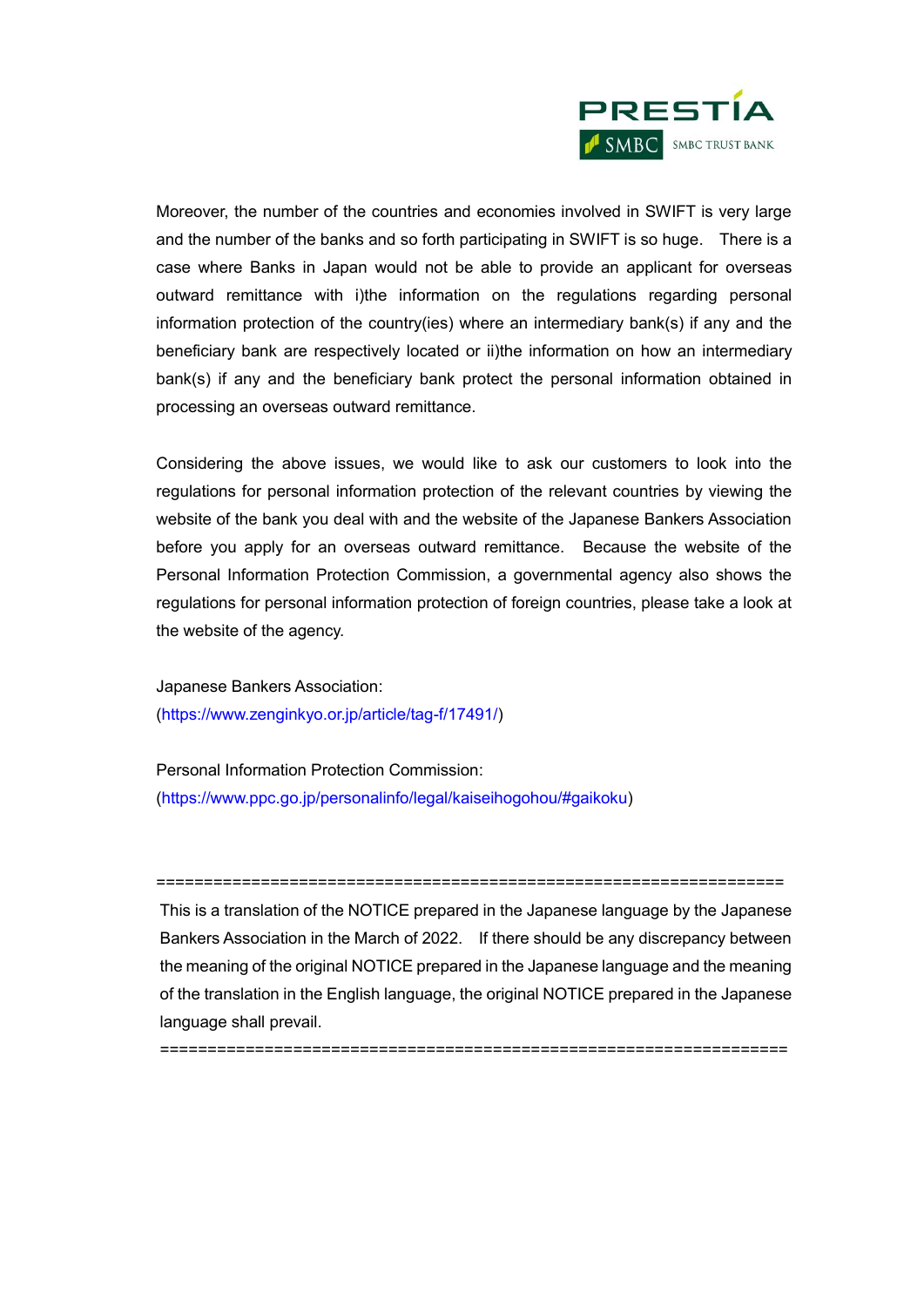# 外国送金の仕組みについて

外国送金とは、日本の銀行から外国の銀行口座に資金を送金することをいい、通常、外国送金は、銀行間の国際的金 融取引ネットワーク [SWIFT] (スイフト: Society for Worldwide Interbank Financial Telecommunication SC) を利用して処理されます。

なお、スイフトには、200以上の国・地域で1万1,000社以上の銀行、証券会社等が参加しています。このため、理論的 には、全世界の国・地域に外国送金が可能ですが、外国為替および外国貿易法や米国OFAC規制等の法令により外国送 金ができない国・地域や、外国送金に当たって送金先の詳細や送金の資金源に関する資料のご提出が必要となる国・地 域があります。詳細はお取引金融機関にご照会ください。

外国送金の仕組みは次のイメージ図のとおりです。送金する通貨や送金方法によっては、日本の銀行から送金先の外 国銀行(最終受取銀行)に直接送金することができず、別の銀行(経由銀行)を介して、最終受取銀行に送金される可能 性があります。この経由銀行は複数の国にわたる場合があります。

# ■外国送金の仕組みのイメージ